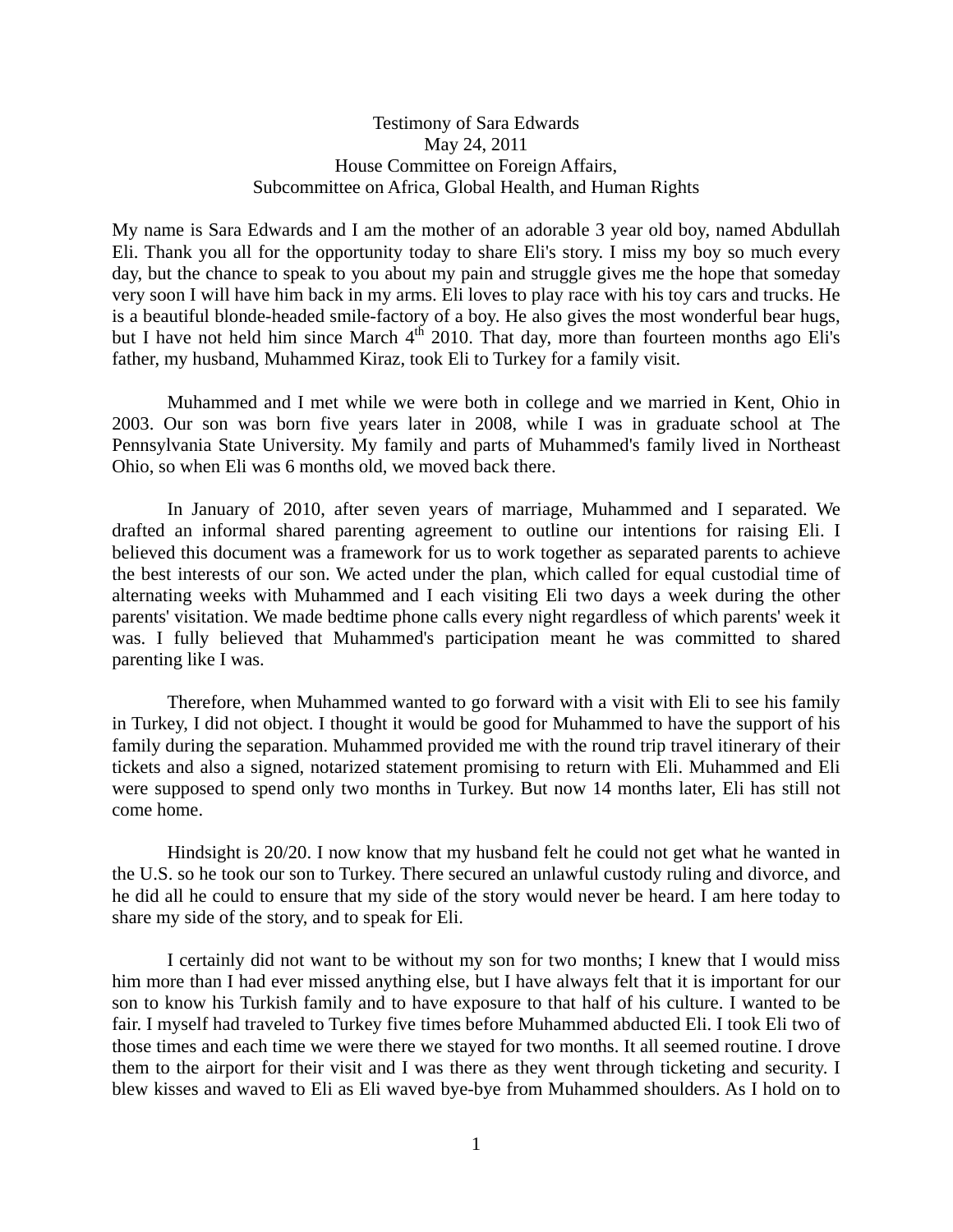that happy last look at him, I now realize that Muhammed actively deceived me and preyed on my trust from the moment we decided to separate.

 For the first two weeks of their trip, I visited with Eli daily by web cam. While anxiously counting down the days to his return, I actually remember being glad to know that Eli would learn some Turkish words during his trip. Muhammed, however, had plans for something altogether different and on March 22, 2010, my nightmare began. Muhammed began making threats that he would only bring Eli back to Ohio if I would declare myself an unfit parent and give full custody of our son to him. I was in hell. He told me that he had already divorced me and that there was nothing I could do. I was shocked and devastated, but I thought his out bursts were just scare tactics to make me relinquish custody. On March 23, 2010, I contacted the Department of State, Office of Children's Issues; the American Embassy in Ankara, Turkey; and the Turkish Consulate in Chicago. I also began seeking advice from attorneys in Turkey and all over the United States.

 It is now clear to me that Muhammed never intended to bring Eli home. Muhammed arrived in Turkey on March 6, 2010, and attended a divorce hearing on March 10, 2010. The domestic court of Nevsehir, Turkey granted full custody of our son to Muhammed on March 11, 2010. Muhammed got full custody and divorce in a domestic court in a country where we never resided. According to Turkish law, I should have been physically present for the divorce hearing. Not only was I not present, I was never informed of the case in any way, and I never had contact at all with the attorney, Hasan Unal, who supposedly represented me. I did not even have hard evidence that a divorce occurred until Muhammed filed the Turkish court's divorce and custody ruling through his Ohio attorney as evidence in the Ohio custody case.

 To date, Muhammed continues to ignore the Summit County court order to return Eli to Ohio. The judge signed the order adopting our original Shared Parenting Plan in June of 2010, and Muhammed and I are still legally married in Ohio. My Turkish attorney submitted my Hague petition to the Turkish Central Authority on January 24, 2011. I learned that the Turkish authorities have investigated Muhammed and Eli's whereabouts and, just this month the Turkish Central Authority has opened a case on my behalf in Kayseri, Turkey domestic court for the return of my son. I await updates daily. I await updates desperately.

 Over the past fourteen months, Muhammed has permitted me to visit with Eli by web cam, sometimes on a regular basis, but he also abruptly cuts off access for long periods with no warning. I schedule my daily life around the chance to speak to my only child, and my despair or elation turns upon Muhammed's whim. Eli no longer understands or speaks English and I struggle to keep up with him in Turkish, but I am so grateful to still have contact with him and maintain our bond. Eli was only 2 when Muhammed took him, and now at age 3 I see him growing and changing drastically with each visit. Every day I wonder if he is thinking about me and missing his mother the same way I am thinking about him and missing him. Muhammed threatens to take Eli to Syria, torturing me with the reality that each web cam visit could be the last time that I ever see Eli. My greatest fear is the real possibility that Eli will one day believe the lies that Muhammed has told; that I am a bad mother, that I abandoned him, that I did not want him.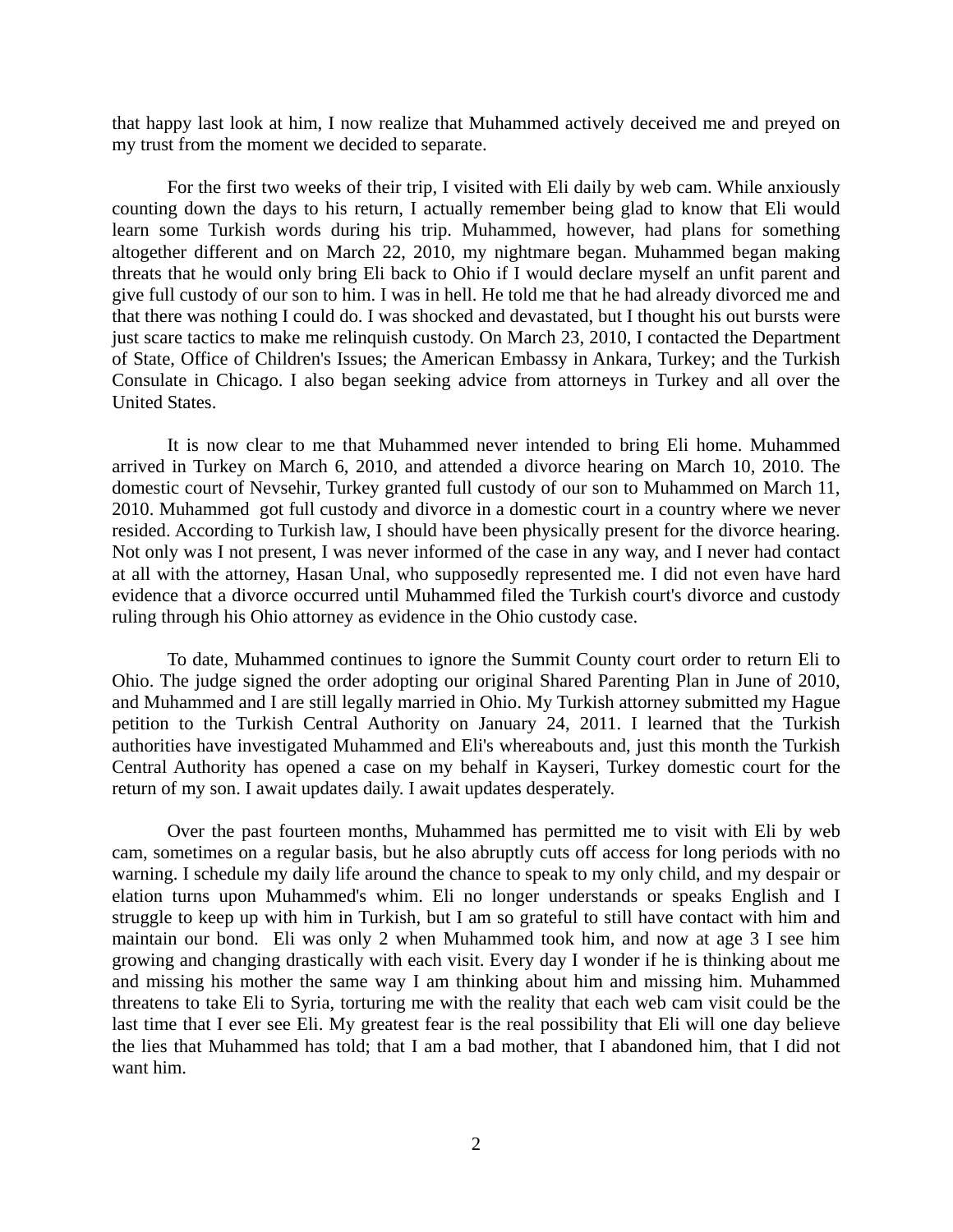The obstacles I face fighting the abduction of my son are great. I am essentially on my own to fight a court battle in a foreign country where I do not know the language or understand the culture. I have to be continually vigilant as I learn to maneuver this nightmare of uncertainly that accompanies fighting for my son. To date, I still do not know whether Eli has been issued a Turkish passport. No one can give me confirmation that Muhammed can be questioned if he tries to abscond with Eli from Turkey while the Hague investigation case is pending. No one can give me confirmation that Muhammed would be questioned if he returns to the US to renew is Legal Resident Status.

 I love my son more than anything in this world and I am ready every minute to welcome Eli home. Thank you for this opportunity to share Eli's story. I personally ask each of you to commit now to do all that is in your power to restore the right of our children to have relationships with both of their parents.

Thank you.